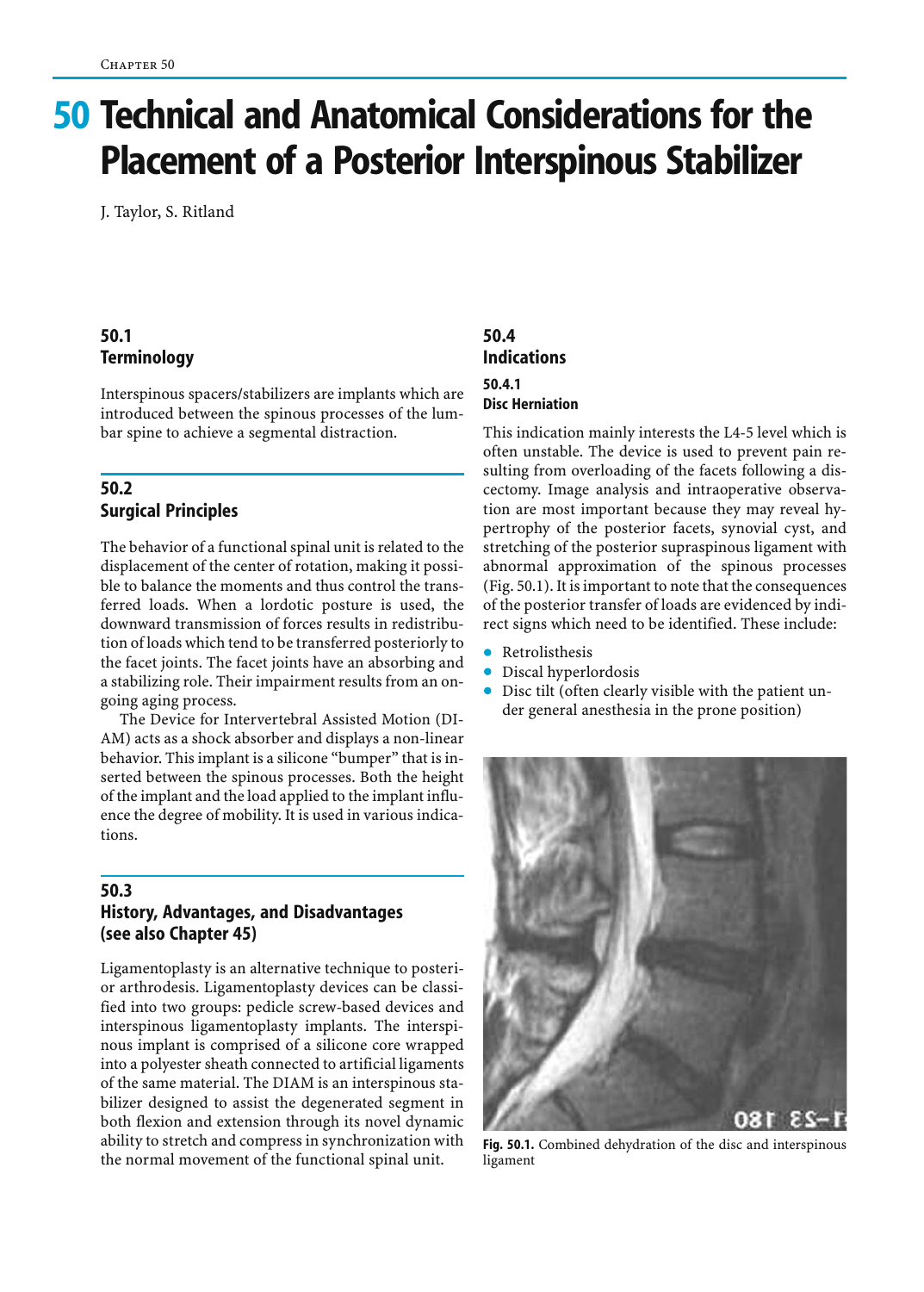*Note*: The posterior interspinous stabilizer restores the vertical component of the posterior moment arm, which helps reestablish ligamentotaxis.

#### **50.4.2 Lumbar Spinal Stenosis**

Acquired spinal stenosis (Fig. 50.2) is by far the most frequent cause of neurogenic claudication (sciatica resulting from effort). A retrolisthesis worsens the stenosis and requires its reduction. Implantation of the device is always associated with nerve root decompression. There are three anatomical diagnoses (with a possible combination of two or all of them): foraminal stenosis, soft stenosis (disco-ligamentous; Figs. 50.3 – 50.5), and kissing spines. The implant acts on the foraminal bony elements to change local conditions (reducing venous congestion and traction on the spinal ganglion).

# **50.4.3 Facet Syndrome and Black Disc**

In these cases, the device is implanted at one or several levels to assist in unloading the disc and the posterior articular columns which are subjected to excessive loads due to the degenerative process. A block-test helps identify the source of pain. In such cases, the conservative technique is valuable because it allows insertion of the implant with minimal tissue disruption, staying away from the nerve structures, and it is

a time-saving procedure. One or more levels can be addressed with combinations of stand-alone implants and/or implants associated with decompression procedures.



**Fig. 50.3.** Soft stenosis



**Fig. 50.2.** Dynamic stenosis according Fuentes definition



**Fig. 50.4.** L4 retrolisthesis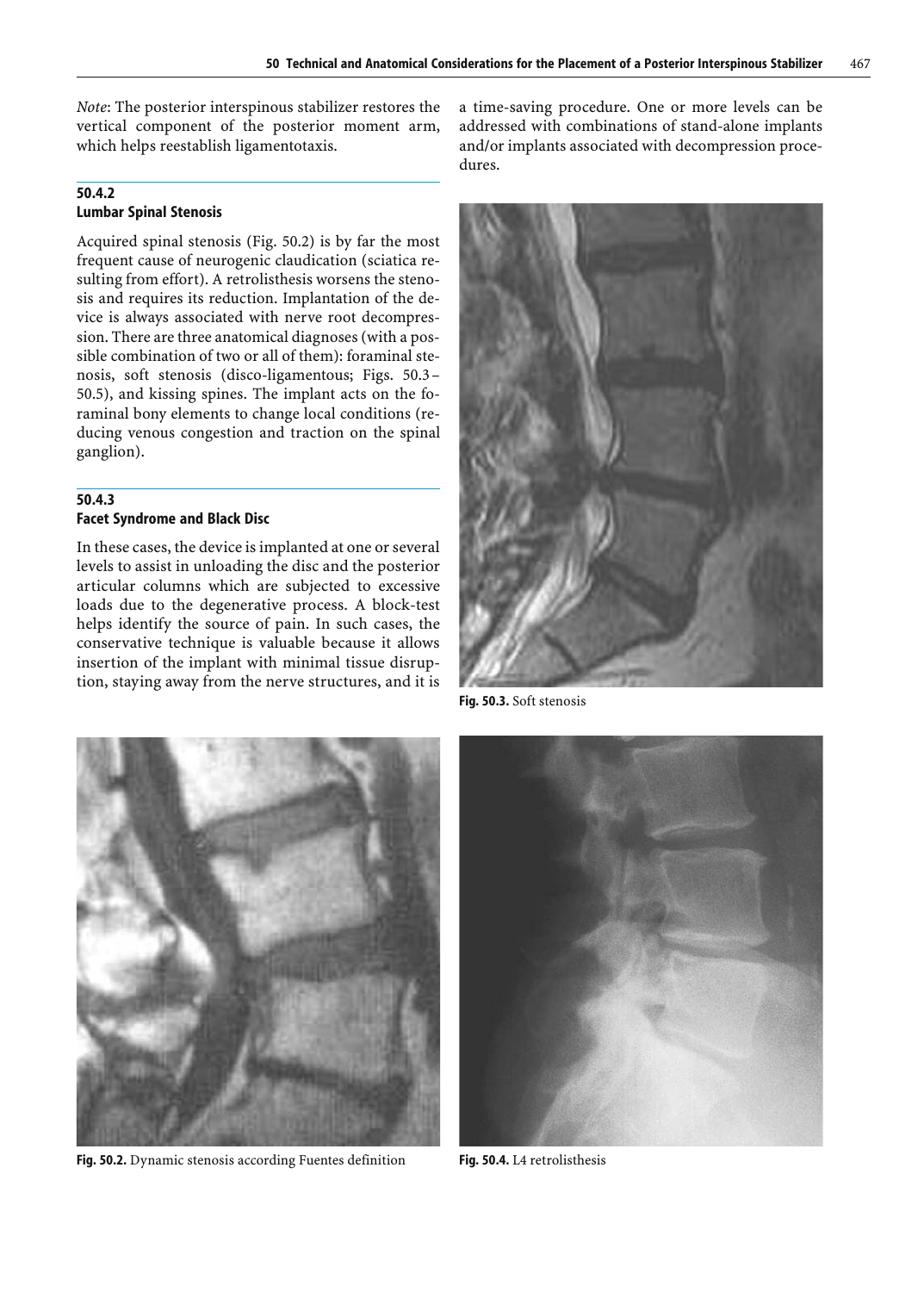

**Fig. 50.5.** Postoperative X-ray

#### **50.4.4 Topping-off**

This indication addresses the adjacent segment after lumbar fusion. Degeneration of the adjacent segment results from stress concentration above or below the fusion. A posterior translation with hyperlordosis results in a foraminal narrowing due to a "pinch" effect. Therefore, this device should prove useful when used in association with fusion in cases where decompression and/or instrumentation may compromise the adjacent facets. This procedure can be used for both the cranial and caudal segments adjacent to a fusion. It might be used above/below a multiple-level fusion to delay degeneration of the segments adjacent to a fused level.

## **50.4.5 Precautions**

- In osteoporotic bone, it is important to properly position the distractor which must rest on the junction between the spinous process and the lamina.
- Stable degenerative spondylolisthesis (grade I): this borderline indication is a matter of surgical experience.

# **50.5 Contraindications**

- Unstable spondylolisthesis
- Neoplasia  $\bullet$
- Fracture
- Isthmic Spondylolysis
- Idiopathic scoliosis

# **50.6 Patient's Informed Consent**

This is a minimally invasive procedure which does not involve neural structures directly. A specific complication may be a dislocation of the implant and lack of efficiency.

# **50.7 Surgical Technique**

#### **50.7.1 Anatomical Considerations**

The DIAM is a dynamic stabilization device (Fig. 50.6). To the extent that we disrupt the normal segmental musculature we damage the inherent dynamic stabilization of the spine and degrade our surgical outcome. The implant conforms to the interspinous anatomy and allows placement with minimal disturbance to the segmental muscles. While a simple midline approach with dissection of muscles from the spinous process is possible, attention to the details of segmental anatomy can preserve the neuromuscular integrity of the back.



**Fig. 50.6.** DIAM positioning between the posterior arches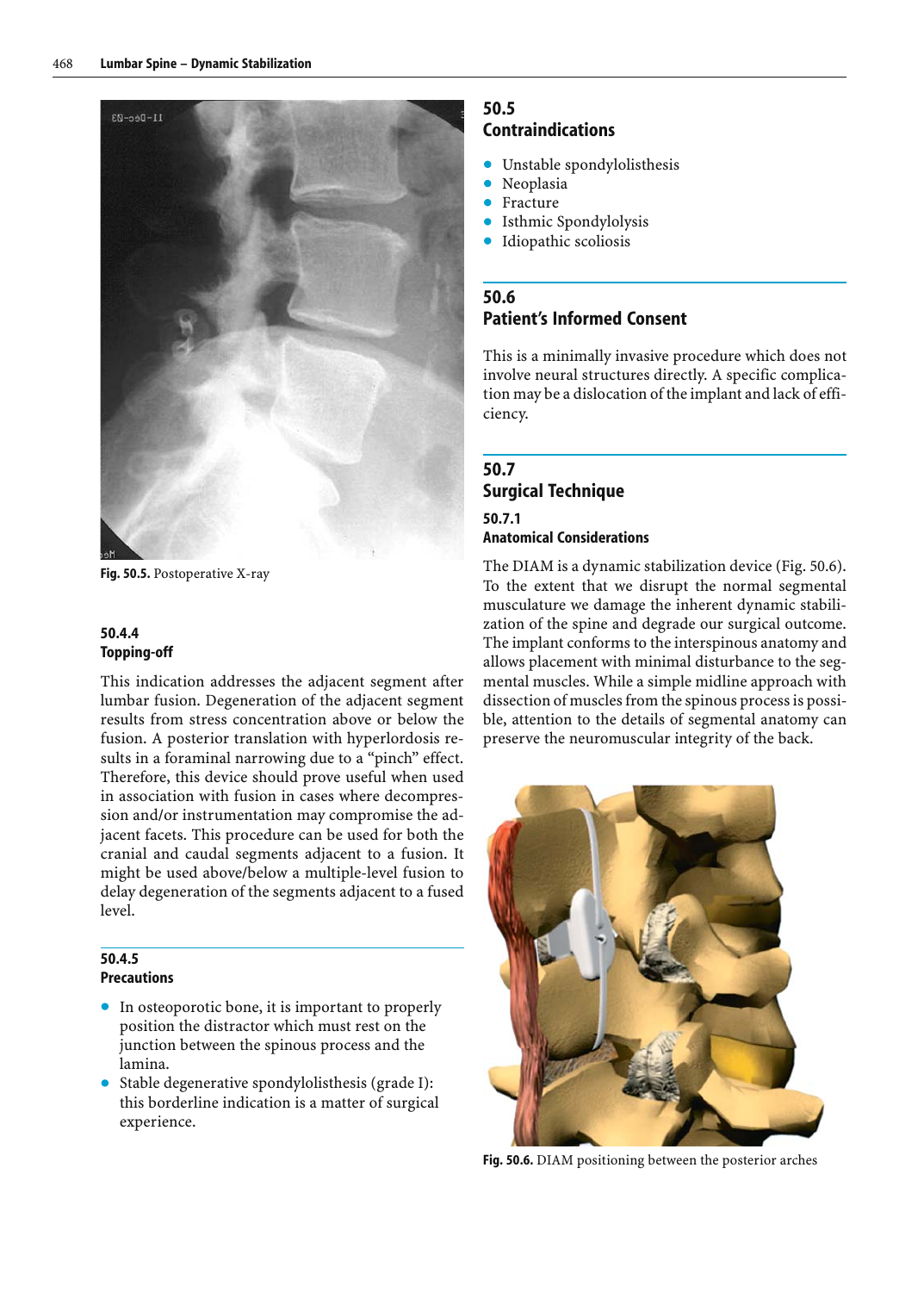# **Fig. 50.7.** MRI view of the multifidus muscle

The midline muscle group in the back is the multifidus (Fig. 50.7). This is a series of muscles, with each arising from its spinous process and developing insertions to more caudal articular processes and to the sacrum. As seen on MRI images (Fig. 50.8) there is a relatively robust pair of tendons originating from the caudal aspect of each spinous process. The major portion of the tendon arises from the dorsal two thirds of the caudal spinous process. The more ventral aspect of the tendon thins out dramatically as it continues to the medial aspect of the caudal lamina. As the sagittal image demonstrates, there is a plane along the spinous process and over the lamina free of any attachments. Entry in this plane allows retraction of the cephalic fascicles of the multifidus with preservation of the origin of the caudal segment.

The segmental neurovascular supply to the multifidus is the medial branch of the dorsal ramus and the accompanying artery of the pars interarticularis





**Fig. 50.8.** MRI image of the tendons' origin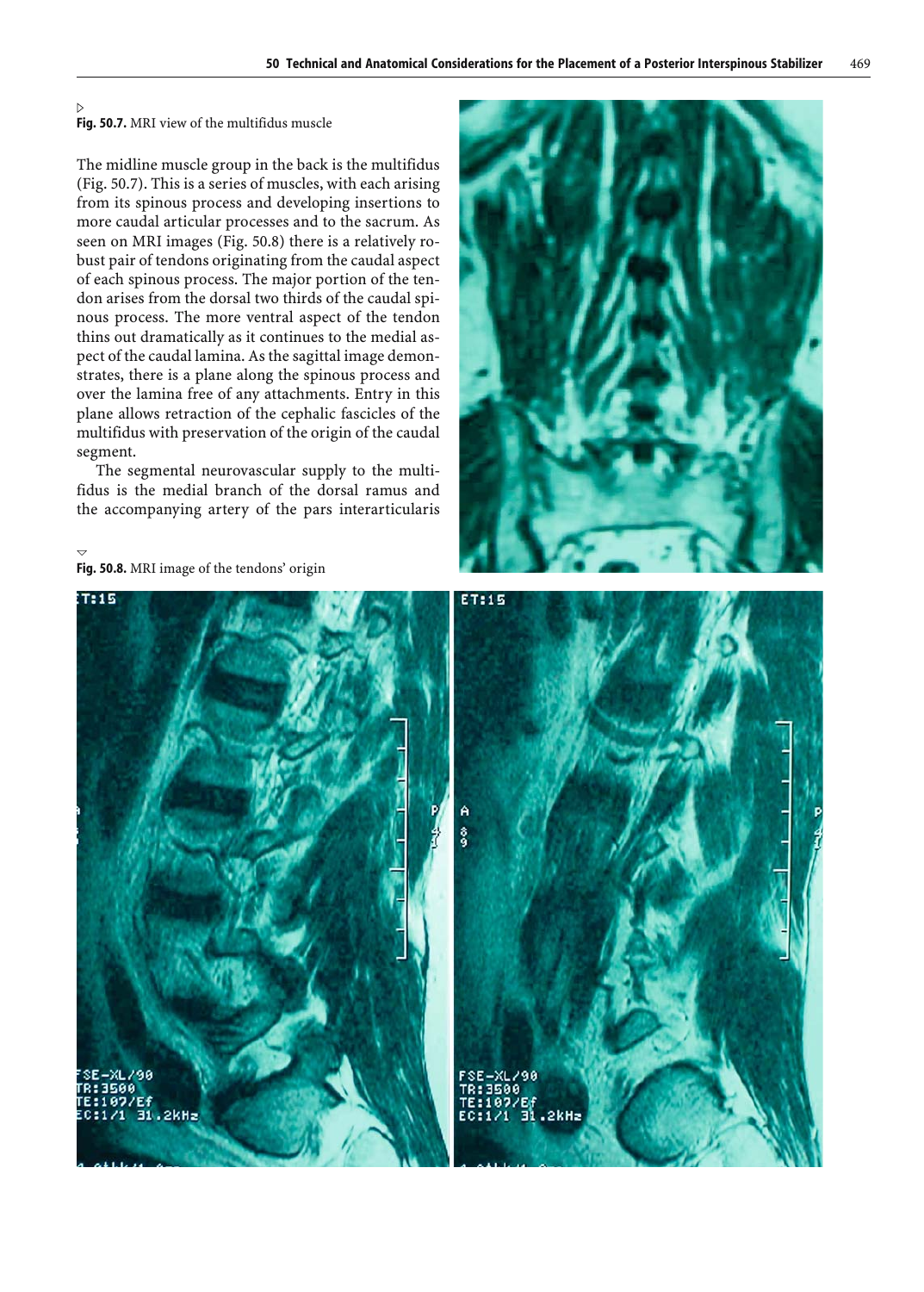

**Fig. 50.9.** Segmental neurovascularization

(Fig. 50.9). The neurovascular complex penetrates the muscle from the ventral and ventromedial aspect of the fascicle. If one respects this plane with careful retraction of the muscle, the neurovascular supply is generally not compromised. As long as the insertion of the multifidus to the superior articular process is maintained and retraction kept against the bone or facet capsule, the cephalic artery is unlikely to be injured. If exposure in this plane is continued caudal to the joint to the dorsal lamina of the level below there is potential to injure the vessel below; however, this exposure is not typically necessary for foraminal decompression or discectomy. It is a very simple matter to perform a segmental exposure with preservation of the tendon at each level.

The erector spinae is a broad flat tendon covering the back muscles. It is the tendon of the pars thoracis of the erector spinae complex. When viewed from the back the fibers are seen to converge from cephalic to caudal. This tendon has a stout insertion developed at each level to the spinous process. This insertion is to the upper aspect of the spinous process and continues along the dorsolateral margin of the process. When viewed in surgery it is seen as a broad flat tendon. It frequently is appreciated as having a banded appearance with thinned areas allowing visualization of the underlying muscle. It is important to appreciate what happens with flexion and extension of the back. In a young person the disc segment will flex in the order of 15°. With this flexion the spinous processes will separate in the range of 15 –20 mm. The banding seen in the aponeurosis allows for a relative shearing motion of the segments of the tendon to deal with changes occurring with flexion.

Approaching the spine from an approach 10 mm or thereabouts from the midline allows preservation of the integrity of the erector spinae insertion while making an approach along the spinous process. One needs to be far enough lateral to the midline to divide the aponeurosis and retract the portion inserting to distal spi-



**Fig. 50.10.** Origin of multifidus



**Fig. 50.11.** Preserving implantation

nous processes adequately for the desired approach to the spine.

The superficial layer of the dorsal lumbar fascia is the aponeurosis of the latissimus. For a discreet approach a medial lateral orientation to open this layer works well or a vertical opening provides as much exposure as desired.

Once retraction of the cephalic fascicle of the multifidus is accomplished the lateral aspect of the origin of the multifidus from the spinous process is seen (Fig. 50.10). This is a well-developed robust tendon arising from the caudal margin of the spinous process. An instrument may be passed deep to the ligament across the midline through the interspinous space. This may entail penetrating the most ventral portion of the tendon as it sweeps to the caudal margin of the lamina, however, this is generally a very thinned out and relatively minor portion of the tendon. Some detachment of the ventral portion of the tendon may be required in some cases for comfortable placement of the device. This places the device in a ventral location on the lamina with preservation of tendon dorsal to preserve the natural dynamic stability of the spine and to help naturally secure the device in its most appropriate location (Fig. 50.11).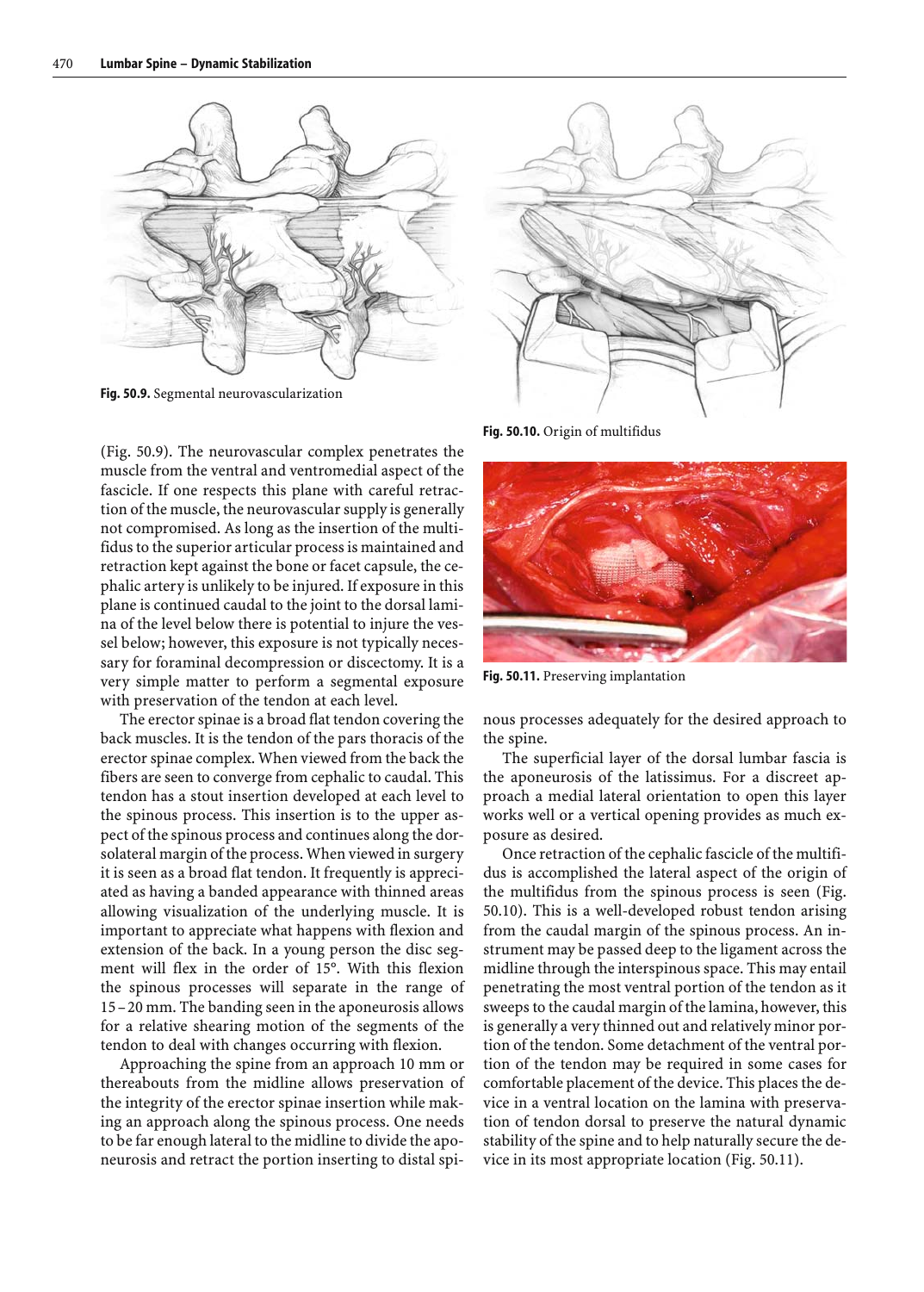# **50.7.2**

## **Surgical Procedure**

General anesthesia is most commonly used for this type of procedure. However, local lumbar anesthesia may also be utilized: spinal or epidural anesthesia. Spinal anesthesia and postoperative epidural analgesia is the recommended protocol for implantation of an interspinous stabilizer:

- 1. Preparation of the patient.
- 2. Placement of a peridural catheter (creation of a 5-cm tunnel); the lumbar puncture site is located two levels above the theoretical superior dissected level.
- 3. Spinal anesthesia is performed one level above the catheter space by infusion of:
	- Bupivacaine chlorhydrate, 15 mg
	- Sufentanyl citrate, 5 µg
	- Clonidine chlorhydrate, 20 µg
	- Supine position for 2 –3 minutes.
- 4. Prone position.
- 5. Cutaneous pain may occur (in rare cases) during incision, due to lack of sensitive block (early prone position) and prevalent motor block.
- 6. Intraoperatively, systolic arterial pressure is maintained between 90 and 110 mmHg using:
	- Nicardipine chlorhydrate
	- Ephedrine chlorhydrate
- 7. Infiltration of muscular compartments is performed prior to closure with ropivacaine chlorhydrate monohydrate. Thus, analgesia is optimized during the first 6 postoperative hours.
- 8. Postoperatively, continuous infusion of morphine (2 –3 mg/day) is performed through the peridural catheter, together with oxymetric monitoring.

#### **50.7.3 Patient Positioning**

Preoperative standing lateral radiographs should be carefully evaluated to assess the sagittal balance prior to performing the stabilization procedure. Patient positioning is critical to proper implant sizing and restoration of the proper segmental lumbar lordosis. The patient is positioned prone on the operating table. The use of an adjustable spine frame is recommended to avoid abdominal pressure and vena cava compression. The knee-sitting position can be used, but in this case, the lumbosacral lordosis is lost.

#### **50.7.4**

#### **Incision and Preparation of the Implant Site**

The most frequently involved level is L4-5. Mean length of the incision is approximately 4 –5 cm. Patient size, pathology, and number of levels involved should be

taken into account when planning the surgical approach. The incision should be long enough to ensure adequate exposure. The surgical approach is performed using a standard midline incision or a slightly lateral incision (10 mm).

First, anatomical lesions are assessed. The use of a unilateral approach allows decompression of the nerve roots, which is highly recommended in the presence of positive symptoms. It can be a discectomy and/or a foraminotomy (or even a resizing). At this stage, the placement of a contralateral distractor facilitates decompression.

A counterincision is necessary for insertion of the device. A 3- to 4-cm incision is sufficient. It allows preparation for insertion and seating of the device. Whenever possible, care must be taken to maintain continuity of the supraspinous ligament by preserving a band at least 10 mm wide and as thick as possible. After identification of the interspinous space, resection of the remnants of the interspinous ligament is carried out down to the ligamentum flavum. A window is created in the interspinous space using a scalpel that is ideally curved upwards, and then enlarged with curved Kerrison forceps and a Sicard rongeur (modified), taking care to preserve cortical bone. This step is critical and requires extreme caution; using excessive force due to tissue entrapment may result in fracture of the spinous processes. In cases of overlapping and hypertrophic laminae (kissing laminae), trimming is recommended. Similarly, in cases of a kissing spine involving the spinous processes, trimming of their lateral hypertrophic aspect is necessary. At this stage, the interlaminar distractor can be inserted as far anteriorly as possible, at the junction between the base of the spinous process and the laminae.

*Note*: during mechanical distraction achieved by spreading the laminae, care should be taken to apply loads that do not exceed the bony stiffness. If resistance is felt, the interlaminar bony bridges must be resected. Otherwise, fracture of the base of the spinous processes may occur, which will make implantation of a prosthesis impossible.

The distractor is used to spread the overlapping laminae. It is important to rely on:

- 1. Retensioning of the supraspinous ligament.
- 2. Realignment of the facets and articular capsules.
- 3. Excessive distraction might result in excessive pressure on the anterior aspect of the disc. In case of doubt, interlaminar distraction must be readjusted under fluoroscopic guidance. Parallel alignment of the endplates can be used as a reference for retensioning of the posterior longitudinal ligament.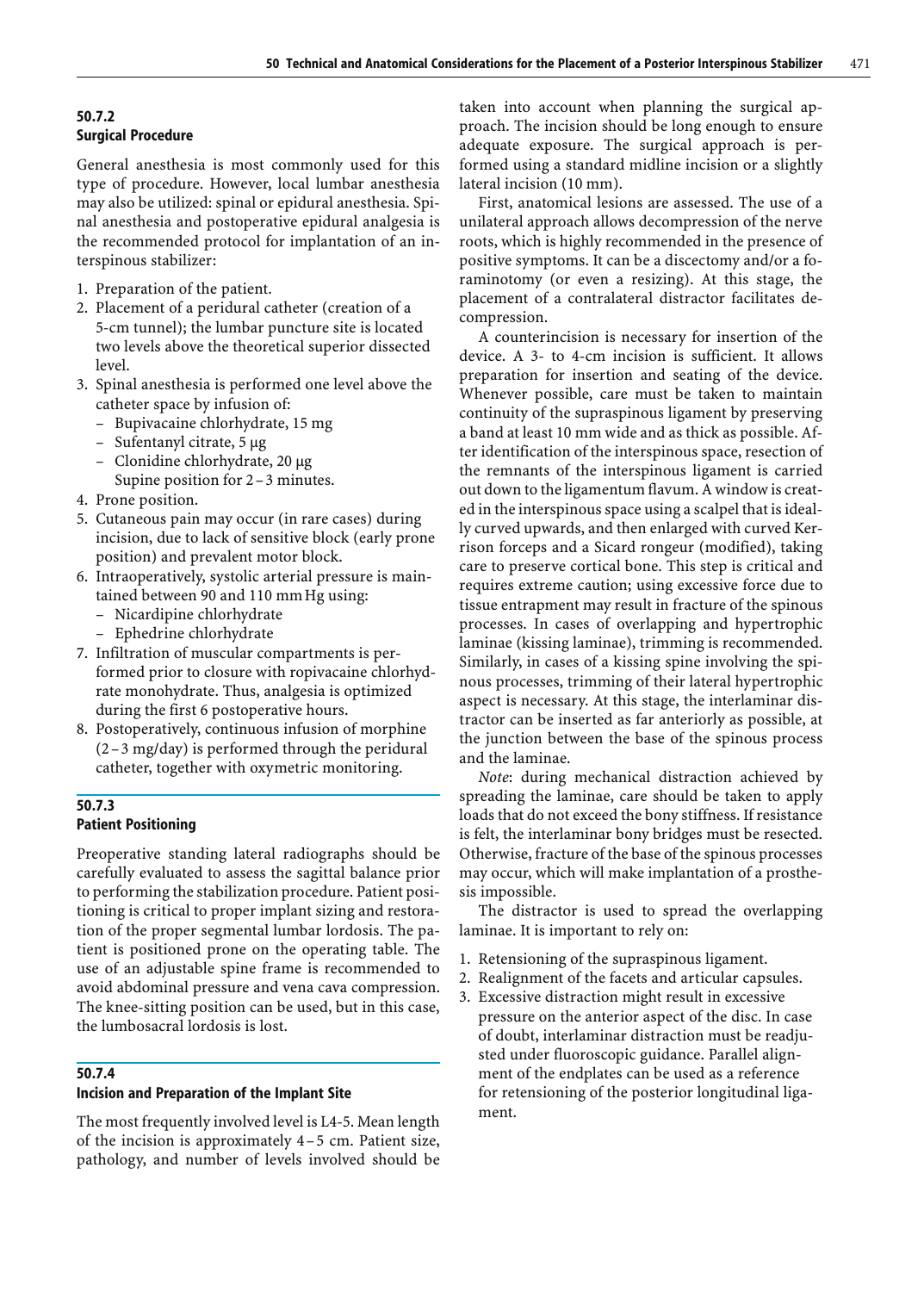#### *Note*:

- 1. An optimal interlaminar space is maintained at all times thanks to the flexibility of the device, which provides pain relief.
- 2. Weight bearing results in preloading of the prosthesis; this, combined with posterior tension banding, provides restoration of local lordosis.

## **50.7.5 Implant Insertion**

#### *50.7.5.1 Implant Selection*

The appropriate trial (sizes available in 2-mm increments, from 8 to 14 mm) is positioned between the grooves of the distractor to determine the appropriate implant size.

#### *50.7.5.2 Inserter*

The implant is positioned on the claw of the inserter. The tips of two lateral wings are grasped within the spatulated jaws. Approximation of the jaws results in folding of half of the implant (Fig. 50.12). Thus, the implant can be easily inserted into the space previously created with the distractor. The spatulated jaws can be

readjusted to tightly hold the folded implant and prevent anterior bulging of the device.

At this stage, the distractor may be used to temporarily slightly overdistract the interlaminar space, and thus facilitate insertion of the implant. Then, while firmly holding the implant, the inserter is positioned in the interspinous space. First, the opposite ligament is passed beneath the supraspinous ligament. Then, the implant is inserted and driven to the opposite side with the claw. Pressing the trigger of the inserter both activates the claw and pulls back the arms of the inserter, which allows unfolding of the wings, bringing them into contact with the spinous processes (Fig. 50.13). Then, the inserter can be removed.

*Note*: In case of central stenosis (Fig. 50.14), partial laminectomy requires a midline approach, and the supraspinous ligament is sacrificed. In this case, the implant is inserted from posterior to anterior without using the inserter.



**Fig. 50.12.** Jaws folding the implant's wings



**Fig. 50.13.** Introduction of the implant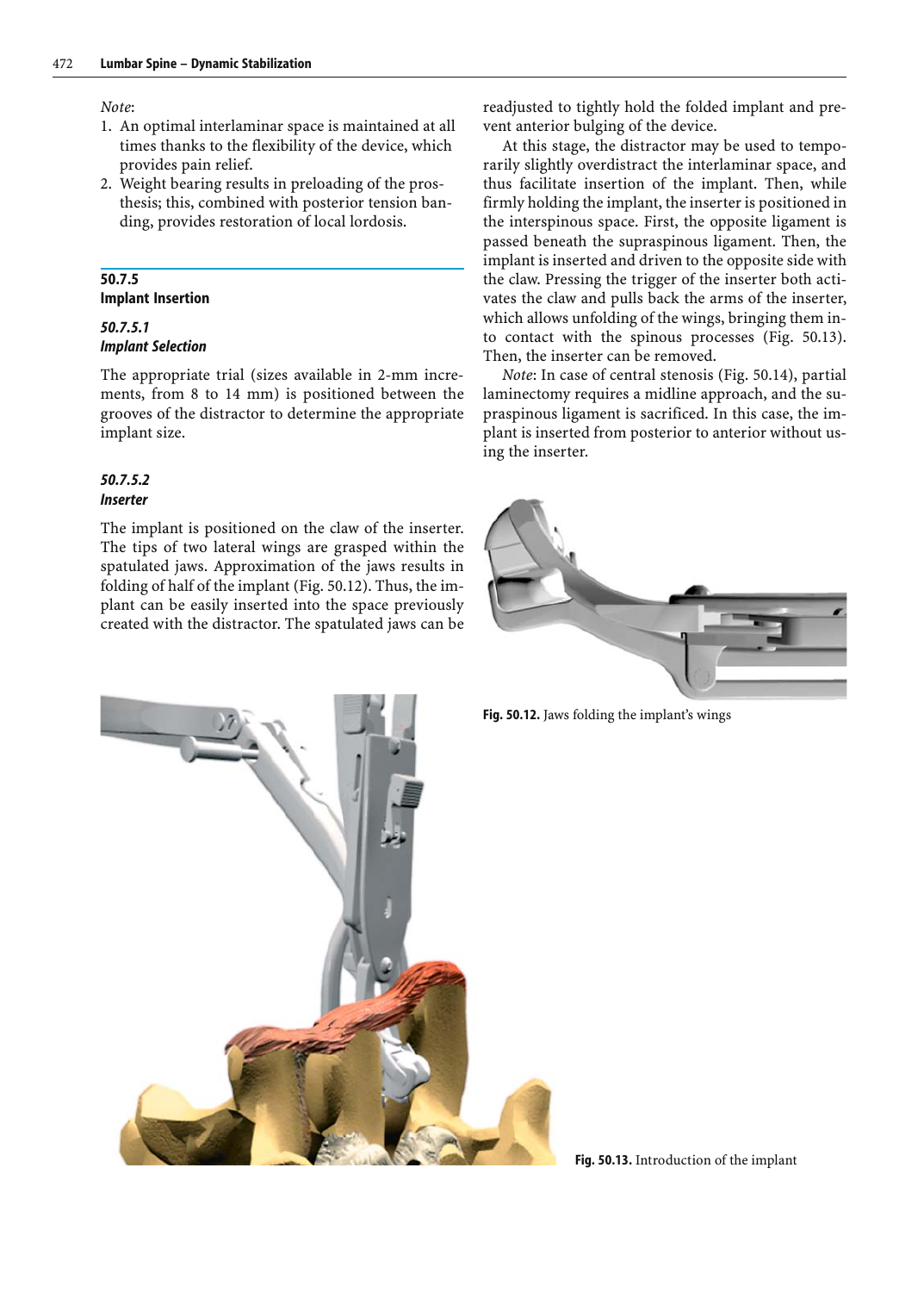

**Fig. 50.14.** Alternative indication of midline approach

## **50.7.6 Final Positioning**

The impactor is placed on the top of the implant and the DIAM is pushed down using a few mallet blows, until it reaches the distractor legs. Then the distractor is removed, and the device is optimally seated as far anteriorly as possible, close to the facet joints. The wings of the device must rest on the laminae. The tag is sutured to the supraspinous ligament.

## **50.7.7 Ligament Fixation**

The posterior interspinous stabilizer is packaged with two independent ligaments that attach to each adjacent spinous process. Each ligament is inserted into the adjacent overlying and underlying interspinous spaces and passed through the loop. The ligament is cut below the needle (at the rigid segment). This stiff portion must be carefully sectioned obliquely with a scalpel to facilitate insertion of the titanium rivet. Then the rivet is brought down to the loop (Fig. 50.15). The ligament is tensioned and secured with the crimper. The rest of the ligament is cut off and removed.

# **50.8 Postoperative Care**

No special postoperative measures are necessary. The patient is allowed to mobilize within the first hours after surgery.



**Fig. 50.15.** Fixation of the independent ligaments

# **50.9 Hazards and Complications**

Careful sizing of the implant will ensure the outcome of the procedure. Too small an implant may not provide adequate decompression and over sizing may create undesired discal kyphosis.

# **50.10 Conclusion**

A posterior interspinous stabilizer is effective in reducing the increased segmental flexion–extension motion that is observed after a discectomy or partial facetectomy. Realignment of the facet interface restores the facet congruity. Distraction of the neural arch results in enlargement of the neural foramen, relieving neural compression.

Two retrospective studies have been performed by independent observers according to the Dallas Pain Questionnaire (DPQ) self-assessment protocol designed by Lawlis, McCoy, and Seldy. These studies involved 125 patients with 36 month follow-up, and 104 patients with 18 month follow-up, respectively. The mean age of the patients was approximately 50 years. Level L4-5 was the most frequently instrumented. Two in three patients had improvement in function. The failure rate was 10%, whereas the satisfaction rate exceeded 80%. Interestingly, in each study, results on pain kept improving for at least 18 months, and then diagrams showed progressive inversion of the curves.

**Acknowledgements.** Jocelyne Dieng, HARFANG Traductions Médicales, 39 Allée des Prunus, 38200 Serpaize, France; harfang1@wanadoo.fr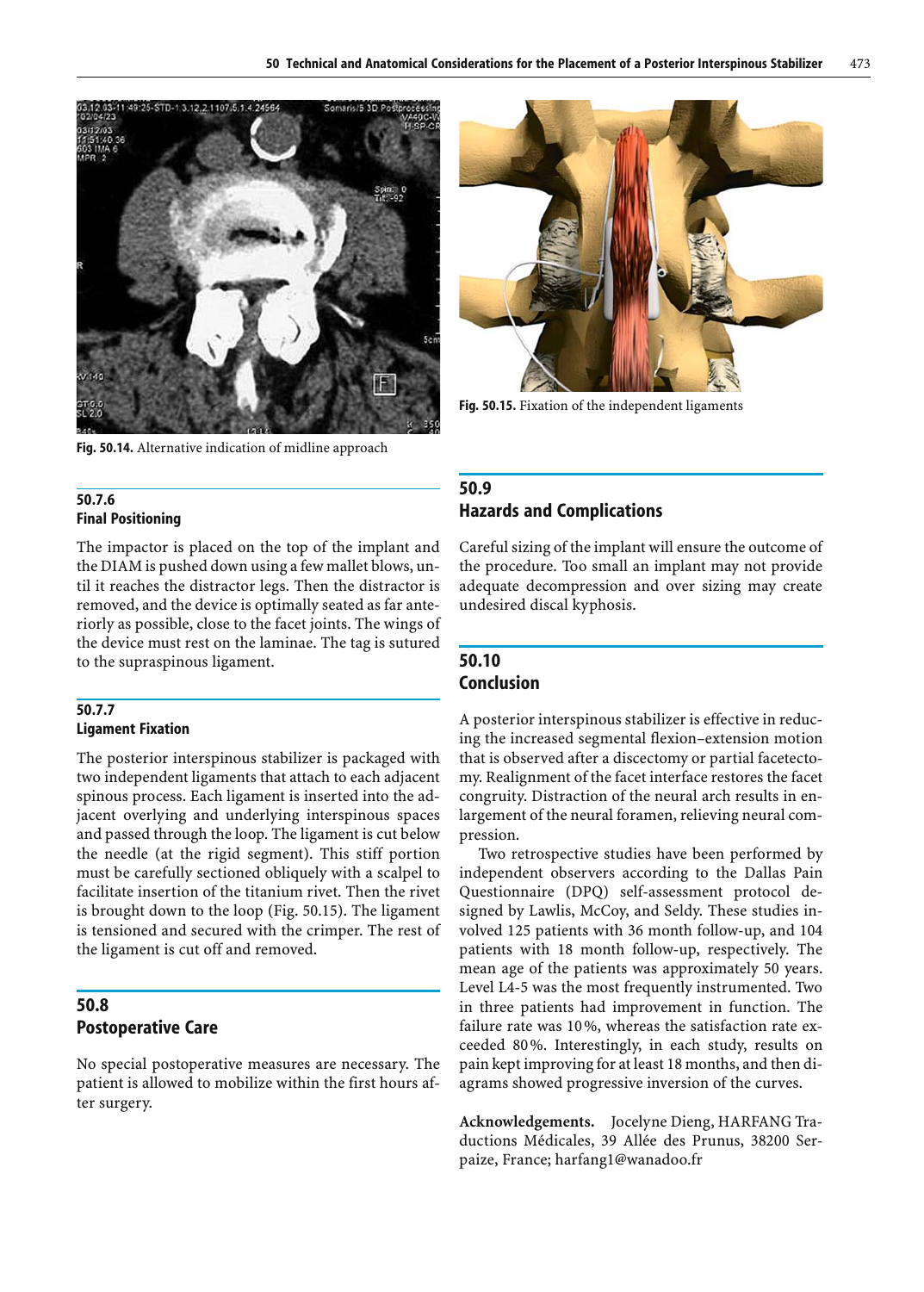## **Suggested Reading**

- 1. Aota Y, Kumano K, Hirabayashi S (1995) Postfusion instability at the adjacent segments after rigid pedicle screw fixation for degenerative lumbar spinal disorders. J Spinal Disord 8:464 –473
- 2. Bhatia N, Ghiselli G, Wang J, Wellington H, Dawson EG (2003) University of California, Los Angeles, CA, USA. Proximal segment degeneration after posterior lumbosacral fusions (L4-L5 and L5-S1). North American Spine Society 18th annual meeting, San Diego, CA, 21 Oct
- 3. Bogduk N (1997) Clinical anatomy of the lumbar spine and sacrum. Churchill Livingstone, New York, pp 43-49, 81 –100, 187 –213
- 4. Booth MD, Kevin C, Bridwell KH, Lenke MD, Lawrence G, Baldus Christy R, Blanke KM (1999) Complications and predictive factors for the successful treatment of flatback deformity (fixed sagittal imbalance). Spine 24:1712 –1720
- 5. Brinckmann P, Frobin W, Livbeth G (eds) (2002) Mechanical aspect of the lumbar spine in musculoskeletal biomechanics. Thieme, Stuttgart, pp 105 –206
- 6. Butler D, Trafimow JH, Andersson GBJ, MacNeill TW, Huckman MS (1990) Discs degenerate before facets. Spine 15:111 –113
- 7. Cartolari R, Argento G, Cardello P, Ortenzi M, Petti R, Boni S (1988) Axial loaded computed tomography (AL-CT) and cine AL-CT. Riv Neuroradiol 12(suppl 1):33 –44
- 8. Caserta S, La Maida GA, Misaggi B, Peroni D, Pietrabissa R, Raimondi MT, Readelli A (2002) Elastic stabilization alone or combined with rigid fusion in spinal surgery: a biomechanical study and clinical experience based on 82 cases. Eur Spine J 11:192 –197
- 9. Centeno CJ (1999) The spine dictionary. Hanley and Belfus, Philadelphia, pp 59 –264
- 10. Chazal J, Tanguy A, Bourges M, Gaurel G, Escande G, Guillot M, Vanneuville G (1985) Biomechanical properties of spinal ligaments and a histological study of the supraspinal ligament in traction. J Biomech 18:167 –176
- 11. Cholewicki J, MacGill SM (1992) Lumbar posterior ligament involvement during extremely heavy lifts estimated from fluoroscopic measurements. J Biomech 25:17 –28
- 12. Dickey JP, Dumas GA (1996) New insight into the mechanics of the lumbar interspinous ligament. Spine 21:2720 – 2727
- 13. Dinol L, Petrini P, Grimaldi G (2003) Utilizzo di un dispositivo ammortizzante interspinoso lombare: revisione di 105 casi con follow-up da 48 a 24 mesi. XXVI Congresso Nazionale GIS, Roma, pp 6-7, giugno
- 14. Dumas GA, Beaudoin L, Drouin G (1987) In situ mechanical behavior of posterior spinal ligaments in the lumbar region. An in vitro study. J Biomech 20:301 –310
- 15. Fujiwara A, Tamai K, An HS, Shimizu K, Yoshida H, Saotome K (2000) The interspinous ligament of the lumbar spine. Magnetic resonance images and their clinical significance. Spine 25:358 –363
- 16. Goobar JE, Sartoris DJ, Hajek PC, Baker LL, Haghighi P, Hesselink J, Resnick R (1987) Magnetic resonance imaging of the lumbar spinous processes and adjacent soft tissues: normal and pathologic appearances. J Rheumatol 14:788 –797
- 17. Guigui P, Barre E, Worcel A, Lassale B, Deburge A (1997) Long term osseous modification of the posterior arch after decompressive surgery for lumbar spinal stenosis. Rev Chir Orthop 83:697 –706
- 18. Guigui P, Wodecki P, Bizot P, Lambert P, Chaumeil G, Deburge A (2000) Long-term influence of associated arthrodesis on adjacent segments in the treatment of lumbar stenosis: a series of 127 cases with 9 year follow-up. Rev Chir Orthop 86:546 –557
- 19. Helbig T, Casey KL (1988) The lumbar facet syndrome. Spine 13:61 –64
- 20. Hukins DWL, Kirby MC, Sikotyn TA, Aspeden RM, Cox AJ (1990) Comparison of structure, mechanical properties, and functions of lumbar spinal ligaments. Spine 15:787 –795
- 21. Johnson GM, Zhang M (2002) Regional differences within the human supraspinous and interspinous ligaments: a sheet plastination study. Eur Spine J 11:382 –387
- 22. Kahanovitz N, Arnoczky SP, Levine DB, Otis JP (1984) The effect of internal fixation without arthrodesis on human facet joint cartilage. Clin Orthop 189:204 –208
- 23. Kanayama M, Hashimoto T, Shigenobu K, Oha F, Ishida T, Yamane S (2003) Non-fusion surgery for degenerative spondylolisthesis using artificial ligament stabilization: surgical indication and clinical results. North American Spine Society, 18th annual meeting, San Diego, CA, 21 Oct
- 24. Krämer J (ed) (1990) Intervertebral disc diseases. Thieme, Stuttgart, pp 31 –127, 131 –247
- 25. Laudet CG, Elberg JF, Robine D (1993) Comportement biomécanique d'un ressort inter-apophysaire vertébral postérieur. Analyse expérimentale du comportement discal en compression et en flexion/extension. Rachis 5:101 –107
- 26. Lawli GF, Cuencas R, Selby D, McCoy CE (1989) The development of the Dallas pain questionnaire. An assessment of the impact of spinal pain on behavior. Spine 14:511 –516
- 27. Lee CK (1988) Accelerated degeneration of the segment adjacent to a lumbar fusion. Spine 13:375 –377
- 28. Lee CK, Rauschning W, Glenn W (1988) Lateral lumbar spinal canal stenosis: classification, pathologic, anatomy and surgical decompression. Spine 13:313 –320
- 29. Lehmann TR, Spratt KF, Tozzi JE, Weinstein JN, Reinarz SJ, El-Khoury GY, Colby HRN (1987) Long-term follow-up of lower lumbar fusion patients. Spine 12:15 –29
- 30. Lorenz M, Patnardhaw AG (eds) (1996) The International Society for the study of the lumbar spine. In: The lumbar spine. Saunders, Philadelphia, pp 52 –55
- 31. Louis R (1982) Chirurgie du rachis. Springer, Berlin Heidelberg New York, p 72
- 32. Macdougal J, Perra J, Pinto M, Schwende J, Transfeldt E, Denis F, Garvey T, Ogilvie J, Wroblewski J (2003) Incidence of adjacent segment degeneration at ten years after lumbar spine fusion. North American Spine Society, 18th annual meeting, San Diego, CA, 21 Oct
- 33. Markwalder TM (1999) The unstable lumbar spine. Riv Neuroradiol 12(suppl 1):141 –156
- 34. Mastrorillo G, Maugialardi R (2003) L'innervation des ligaments supra-épineux dans la pathologie dégénérative du rachis lombosacré. Aspects histopathologiques et physiopathologiques, IIIe Corso Teorico Practico, Gallipoli, Italy, 26 –27 Sept
- 35. Mayer T, Keeley J, Dersh J, White J (2003) A randomized clinical trial of treatment for lumbar segmental rigidity and its association with facet syndrome. North American Spine Society, 18th annual meeting, San Diego, CA, 21 Oct
- 36. Minns RJ, Walsh WK (1997) Preliminary design and experimental studies of a novel soft implant for correcting sagittal plane instability in the lumbar spine. Spine 22:1819 –1827
- 37. Myklebust JB, Pintar F, Narayan Y, Cusick JF, Maiman D, Myers TJ, Sances A (1988) Tensile strength of spinal ligaments. Spine 13:526 –531
- 38. Nagata H, Schendel MJ, Transfeldt EE, Lewis JL (1993) The effects of immobilization of long segments of the spine on the adjacent and distal facet force and lumbosacral motion. Spine 18:2471 –249
- 39. Pannjabi MM, Goel VK, Takata K (1982) Physiologic strains in the lumbar spinal ligaments: an in vitro biomechanical study. Spine 7:192 –203